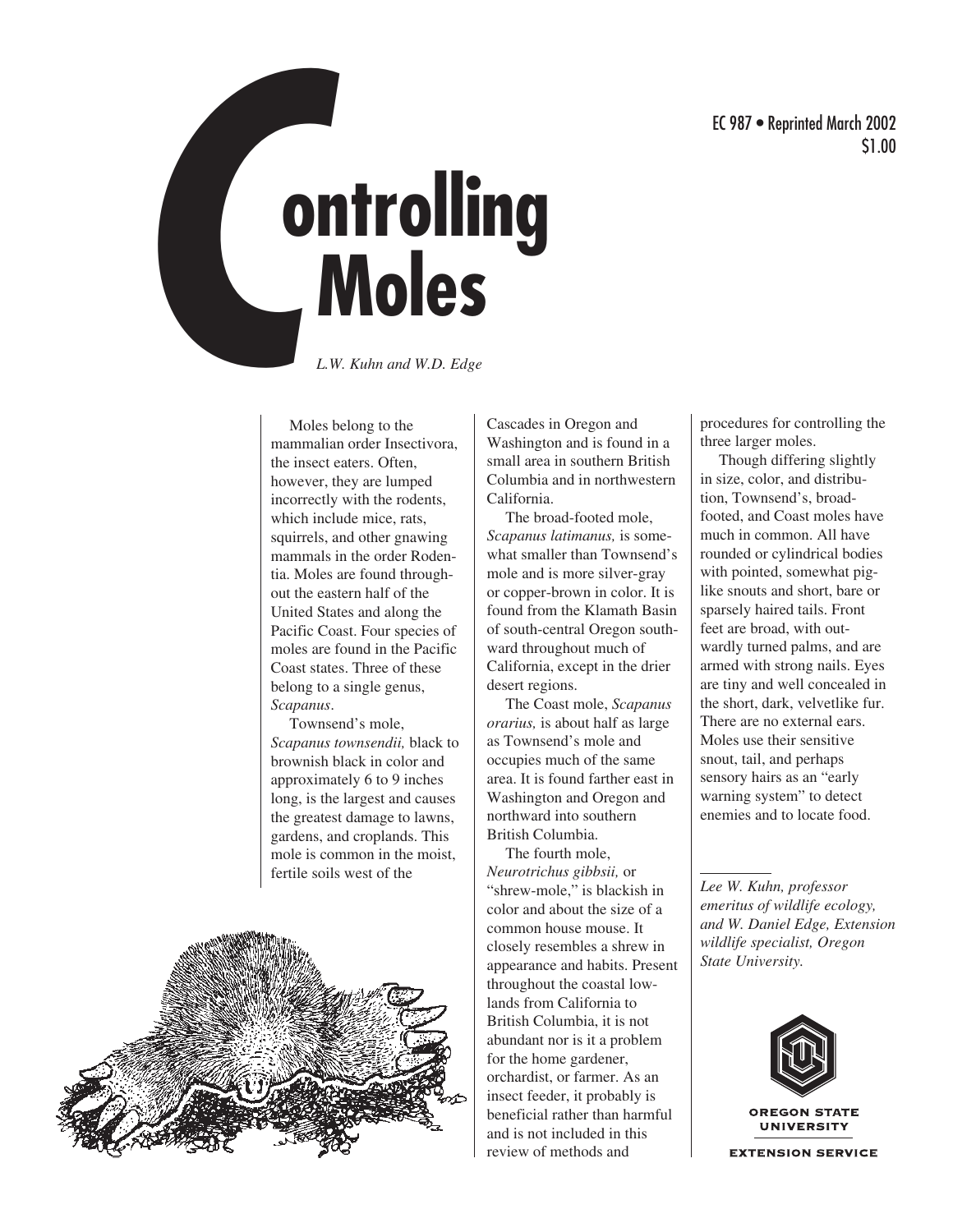## **Mole mounds and burrow systems**

- Cover pasture grasses and legumes, reducing production
- Make harvesting difficult by plugging or breaking harvesting equipment
- Contaminate hay and silage with dirt, which retards proper curing
- Make ideal seedbeds for undesirable grasses and weeds
- Damage and disfigure lawns and flowerbeds
- Expose shallowrooted shrubs and plants to drying and to insect pests

A single litter is born in March or April, averaging three or four naked young. Young moles mature quickly and are fully furred, nearly adult size, and on their own in about a month. Average life span is about 3 years. Moles do not hibernate, but are active throughout the year. Surface activity slows during periods of extreme cold or drought.

Moles generally are beneficial because of the number of insects, insect larvae, and other invertebrate prey they eat. They also play

an ecological role by aerating the soil and mixing surface and subsurface soil layers.

### **Mole damage**

Moles sometimes eat or damage tulips, lilies, iris, carrots, potatoes, peas, beans, corn, oats, wheat, and many other plants. Individual moles might feed heavily on such items. Up to 20 percent of the diet of Townsend's mole is plant material.

Some losses are caused by the mole's eating habits, but the primary damage results from burrowing and moundbuilding activities.

Moles rarely are seen unless captured in traps or killed while burrowing near the surface. But mounds of loose soil pushed to the surface indicate their presence. Moles continually excavate new tunnel systems or extend old ones. They dispose of the excess soil by digging a short lateral tunnel to the surface and shoving the soil out on top of the ground. The resulting mounds, though superficially resembling those of pocket gophers, usually are more rounded and symmetrical. The mounds are built up, volcano fashion, by repeated "eruptions" of soil pushed up through the center of the pile (Figure 1). Pocket gophers usually push soil out to one side, resulting in a flattened semicircle or fan-shaped mound, the plugged exit hole at one side of the pile (Figure 2). Thus, although similar, the workings of these two small earth movers are noticeably different, an important distinction in proper control of both pests.

The burrow system is a vast network of interconnecting tunnels and passages, varying in depth from 3 to



Figure 1.—Mole mounds tend to be circular with a plug in the middle. Compare with the pocket gopher mound in Figure 2.

30 inches or more. Moles are active throughout the year and make regular use of the tunnels from 6 to 10 inches deep. During periods of severe cold or extremely dry weather, earthworms become scarce in the upper soil layers, and moles move into the deeper tunnels in search of food. At such times, surface burrowing and mound-building activities are minimal, and control measures might be less effective.

The number of mounds or ridges in any given area does not indicate the number of moles present. A single Townsend's mole might construct from 50 to 100 mounds in a month. In coastal dairy pastures of Tillamook County, Oregon, densities vary from one mole in 6 acres to more than five per acre, but average only about two per acre. Some of these pastures appear to have been "plowed" by the moles, yet the mounds are caused not by hundreds of moles but by a few. Persistent and careful use of poisoned

baits and well-set traps usually controls them.

Urban dwellers are frustrated by this pesky little animal and dirt piles that pop up overnight in lawns, gardens, or flowerbeds. But usually only one or two moles are present, and they are eliminated easily.

## **Recommended controls**

You can control moles effectively by the proper use of poisoned baits or traps or a combination of both methods. Use traps for moles in home gardens, lawns, or flowerbeds, as generally only a few moles are involved. For larger areas such as fields, pastures, and golf courses, properly placed toxic baits usually are more effective and less time consuming. Baiting might prove to be the simpler and quicker method, but traps probably will be necessary as a follow-up to eliminate animals that avoid the baits.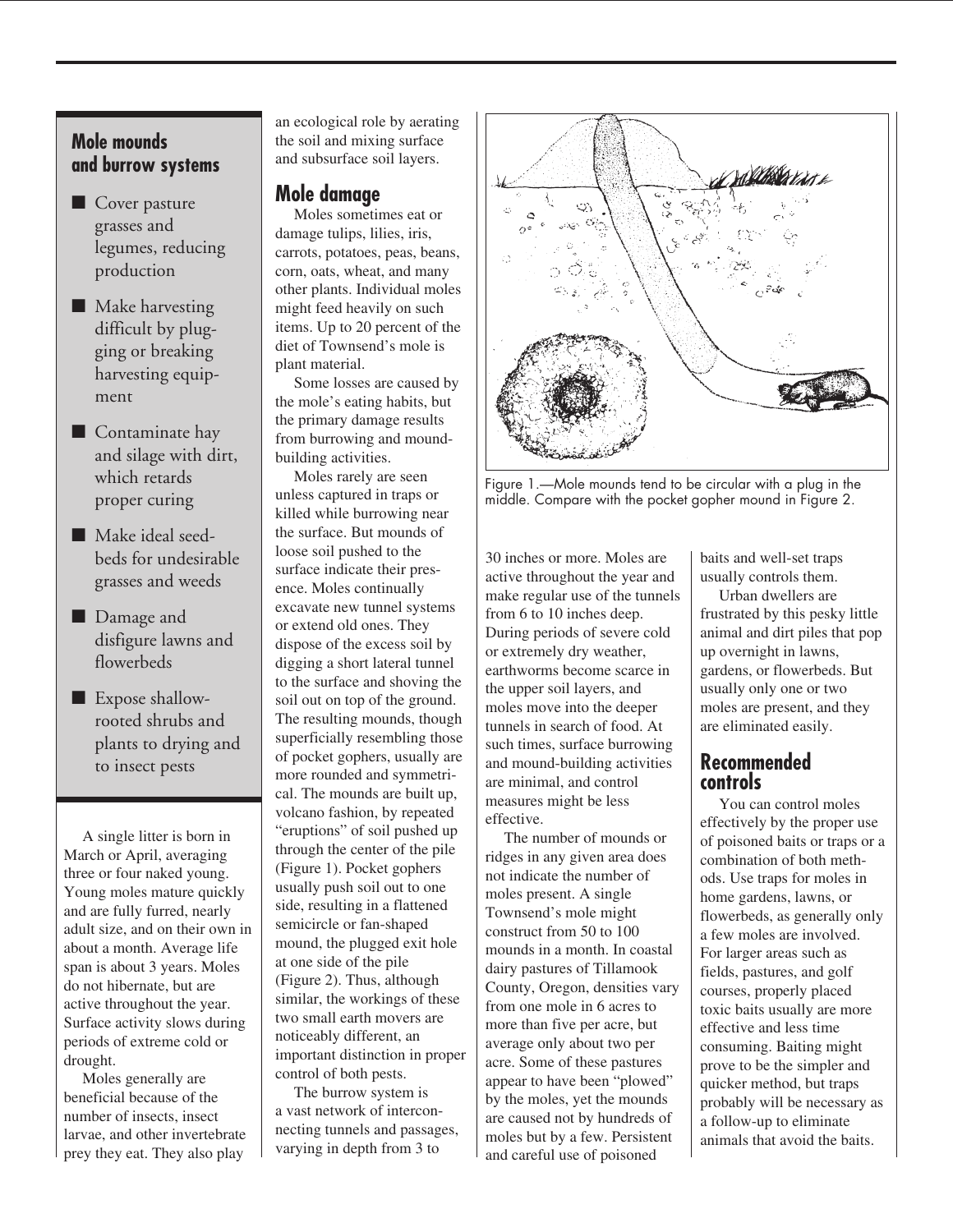## **Trapping**

In the Pacific Northwest the scissor-jaw (tunnel trap) mole trap is recommended (Figure 3). By using a probe or iron rod, locate one of the mole's main underground tunnels (Figure 4). Usually these are 6 to 10 inches beneath the surface. Probe between two fresh dirt mounds, or a foot or more from a single mound, to ensure finding a main tunnel and not a side tunnel. Using a garden trowel or small shovel, remove a section of sod and soil slightly larger than the trap width (about 6 inches). The success of this trap depends on building a firm plug of soil in the center of the opened runway for the trigger pan to rest on.

Moist soil from the opened tunnel or from a nearby fresh mound can be pinched together to build the plug. The set trap (with safety catch in place) is then wedged firmly into the opened burrow with the trigger snugly against the top of the dirt plug. Take care when placing the trap so that the open trap jaws straddle, but do not protrude into, the open ends of the mole's tunnel. A carelessly set trap often will cause the suspicious mole to back up and burrow around or under it.

Sift loose dirt onto the set trap to about the level of the coil spring. This excludes light from the opened burrow and makes the mole less suspicious of the plugged tunnel. Release the safety catch, and the trap set is complete.

When digging through the plug to reopen its blocked burrow, the mole springs the trap and is caught. (By

contrast, when trapping pocket gophers, leave the burrow system open with the trap in place. The gopher springs the trap when it replugs the open tunnel with soil.)

The "harpoon" or "spear" type trap (Victor mole trap), commonly used in the eastern states, is not recommended for catching western moles. It will work, however, if set on a dirt plug in the deeper tunnels as illustrated for the scissor-jaw trap.

### **Toxic baits**

Because of constantly changing labels, laws, and regulations, Oregon State University can assume no liability for the consequences of use of chemicals suggested here. Read and follow the directions and precautionary statements on the specific pesticide product label.

Because moles are insectivores, eating mainly earthworms and insects, toxic baits are not readily eaten. Zinc phosphide is a general-use pesticide registered in Oregon for control of moles.

Proper baiting placement is the key to success. As when trapping, locate a main runway with a probe or iron rod. Rotate the probe gently to enlarge the hole and drop a teaspoon of bait into the hole so it falls to the floor of the underground tunnel (Figure 4). Close the hole with a clod or by gently pressing with the heel of your shoe so loose dirt does not filter through to cover the bait. Three or four bait placements in the area of freshest mounds are enough. Don't expect instant success. If additional new mounds appear after several days, rebait. Remember, the mole must find the bait in its maze of underground tunnels, then feed on it.



Figure 2.—Typical pocket gopher mound, in cross-section and from above. The pocket gopher pushes soil out (top), creating a fan-shaped mound (above). The gopher then closes the hole with a soil plug. Compare with the mole mound in Figure 1.



## **Other control measures**

#### **Poison gases**

Poison gases, some marketed as "gas bombs," are effective for mole control. However, gases are not recommended for controlling moles in extensive tunnel systems; the mole usually can plug and seal off the gassed section quickly and go on

Figure 3.—The scissor-jaw (tunnel trap) mole trap on the left is recommended in the Pacific Northwest. The "harpoon" or "spear" type trap (Victor mole trap) on the right is not recommended for western moles.

its way to extend tunnels into new areas.

#### **Flooding and fumigants**

Flooding the burrow system with a garden hose rarely is effective. Unless you can flood the entire burrow system quickly and completely, which seldom is possible, you might only stimulate the mole to tunnel in other parts of your yard.